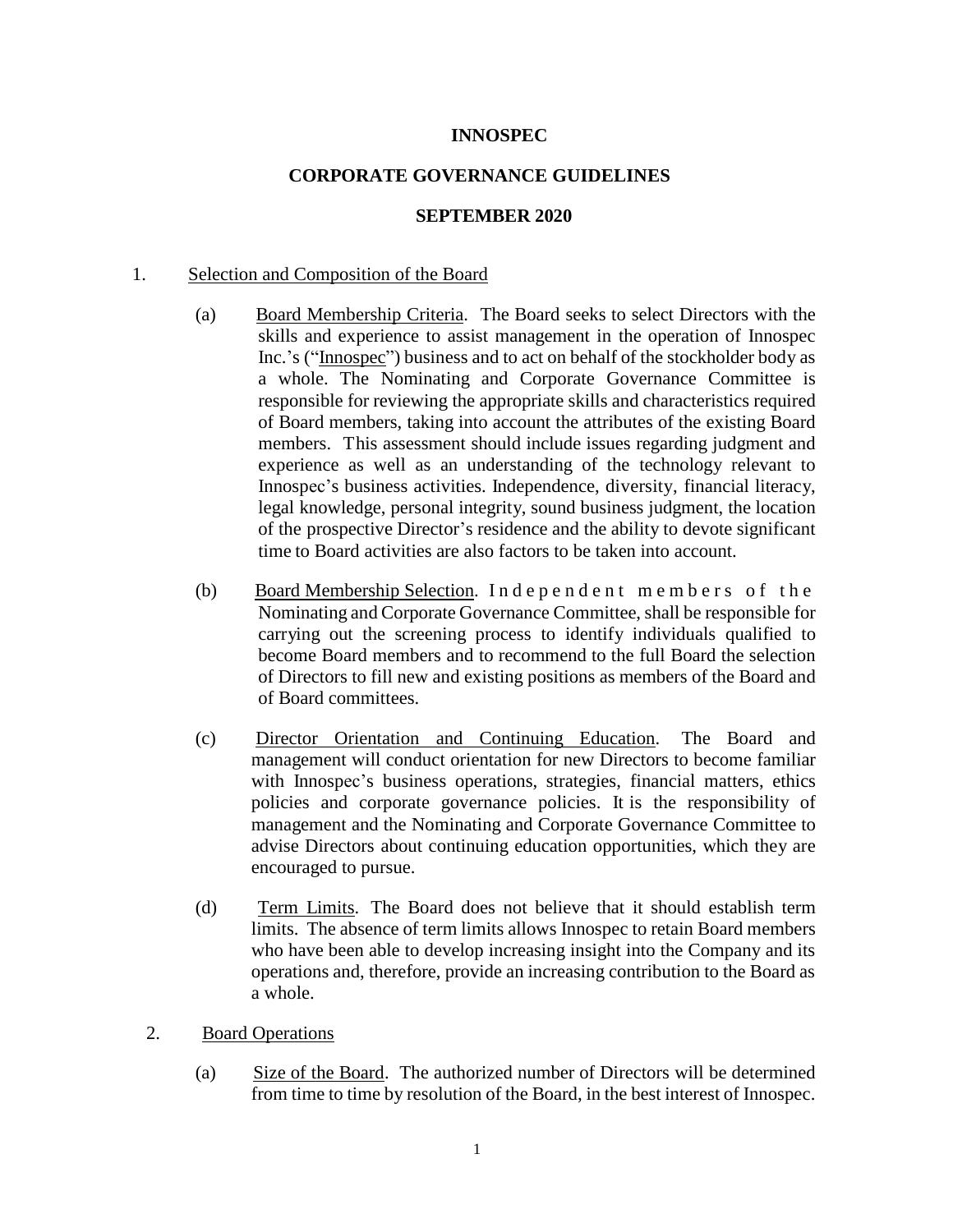- (b) Director Independence. At least a majority of the Board shall consist of independent directors who meet or exceed the independence requirements of the NASDAQ Stock Market Rules. No Director qualifies as "independent" unless (i) the Board determines that the Director does not have a relationship that would interfere with the Director's exercise of independent judgment in carrying out a director's duties and (ii) the Director otherwise meets the applicable independence requirements of the NASDAQ Stock Market Rules and any other applicable law, rule or regulation. The Board will make each such independence determination on an annual basis, following the receipt of the recommendation and findings of the Nominating and Corporate Governance Committee. A Director must also meet any additional independence requirements or considerations of Securities Exchange Commission regulations or NASDAQ Stock Market Rules as in effect from time to time which are applicable to a committee on which such Director serves, as determined by the Board. These determinations must be disclosed.
- (c) Director Responsibilities. The basic responsibility of the Directors is to act in what they reasonably believe to be in the best interests of Innospec and its stockholders in accordance with Delaware Law. In discharging their obligations, Directors are entitled to rely on the honesty and integrity of Innospec's senior executives and its outside advisors and auditors. The Board meets no less than quarterly and Directors are expected to attend all Board meetings and meetings of committees on which they serve and to spend the time needed and meet as frequently as necessary to properly discharge their responsibilities. Information and data relevant to the Board's understanding of the business to be conducted at a Board or committee meeting should generally be distributed to the Directors in advance of the meeting, to give the Directors time to review these materials in advance of the meeting. At the beginning of each year, the Board shall establish a schedule of Board meetings. The Chairman of the Board will establish the agenda for each Board meeting. Each Board member is free to suggest the inclusion of items on the agenda. Each Board member is also free to raise at any Board meeting subjects that are not on the agenda for that meeting. The Board will review Innospec's long-term strategic plans and the principal issues that Innospec will face in the future during at least one Board meeting each year.
- (d) Executive Sessions. The non-management Directors will meet in executive session at least quarterly. If non-management Directors include Directors who are not independent, there shall be held at least twice yearly an executive session consisting only of independent Directors. The presiding Director for the purpose of leading these meetings shall be the Chairman of the Board unless the non-management Directors determine otherwise.
- (e) Performance Evaluation. The Audit Committee, the Nominating and Corporate Governance Committee and the Compensation Committee will each perform an annual self-evaluation to assess whether it is functioning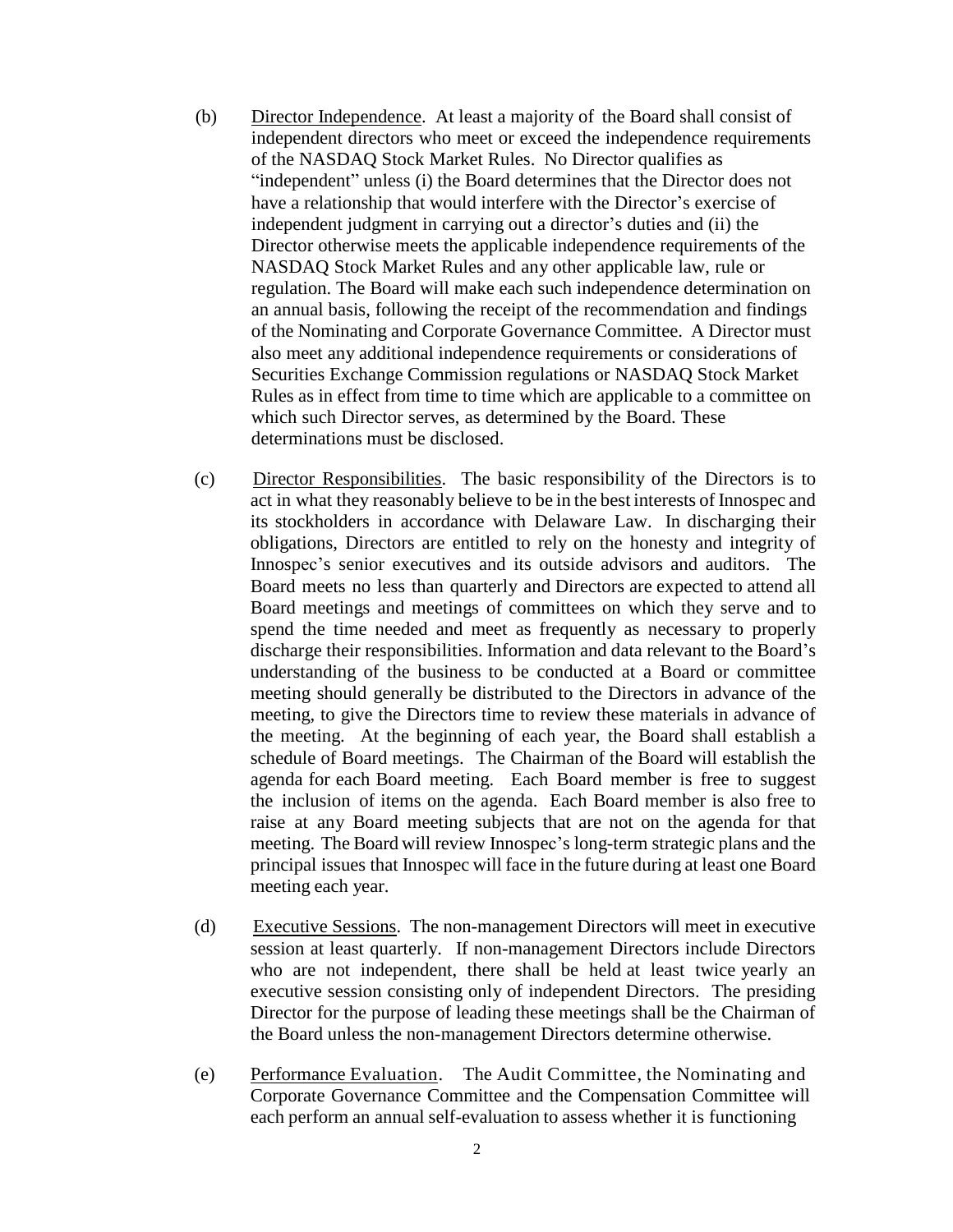effectively. In addition, the Board will perform an annual self-evaluation to determine the effectiveness of the Board and its individual members.

- (f) Director Compensation. The Board will periodically review Director compensation in comparison with other similarly situated companies to ensure that Board and committee compensation is reasonable and competitive. Directors who are employees of Innospec will not be separately compensated for Board membership. In order to align Board membership with the long-term interests of Innospec's stockholders, the Board believes that a significant portion of Director compensation should be in the form of Innospec stock-based compensation.
- (g) Director Access to Management. Board members will have complete access to Innospec management. Board members will ensure that this contact is not distracting to business operations and that the Chief Executive Officer is appropriately informed.
- (h) Director Access to Advisors. The Board, as well as each committee, may retain at any time, at the expense of Innospec, outside financial, legal, compensation or other advisors as it deems appropriate.

#### 3. Board Committee Structure

The current Board committees are: Audit Committee, Nominating and Corporate Governance Committee and Compensation Committee.

The Audit Committee, the Nominating and Corporate Governance Committee and the Compensation Committee have adopted charters that have been approved by the Board.

The composition of each of these committees meets and shall meet all applicable independence and other requirements, including under NASDAQ and Securities and Exchange Commission rules.

- (a) Audit Committee. The Audit Committee oversees Innospec's auditing, accounting, financial reporting and internal control functions, appoints and approves the services of Innospec's independent accounting firm and addresses such other matters described in its charter.
- (b) Nominating and Corporate Governance Committee. The Nominating and Corporate Governance Committee considers and recommends to the Board nominees for election as Directors, oversees evaluation of the Board, develops and recommends corporate governance policies to the Board, promotes legal and corporate governance compliance, oversees Legal Compliance department's efforts to enforce standards of compliance, and addresses such other matters described in its charter.
- (c) Compensation Committee. The Compensation Committee makes recommendations to the Board concerning Chief Executive Officer,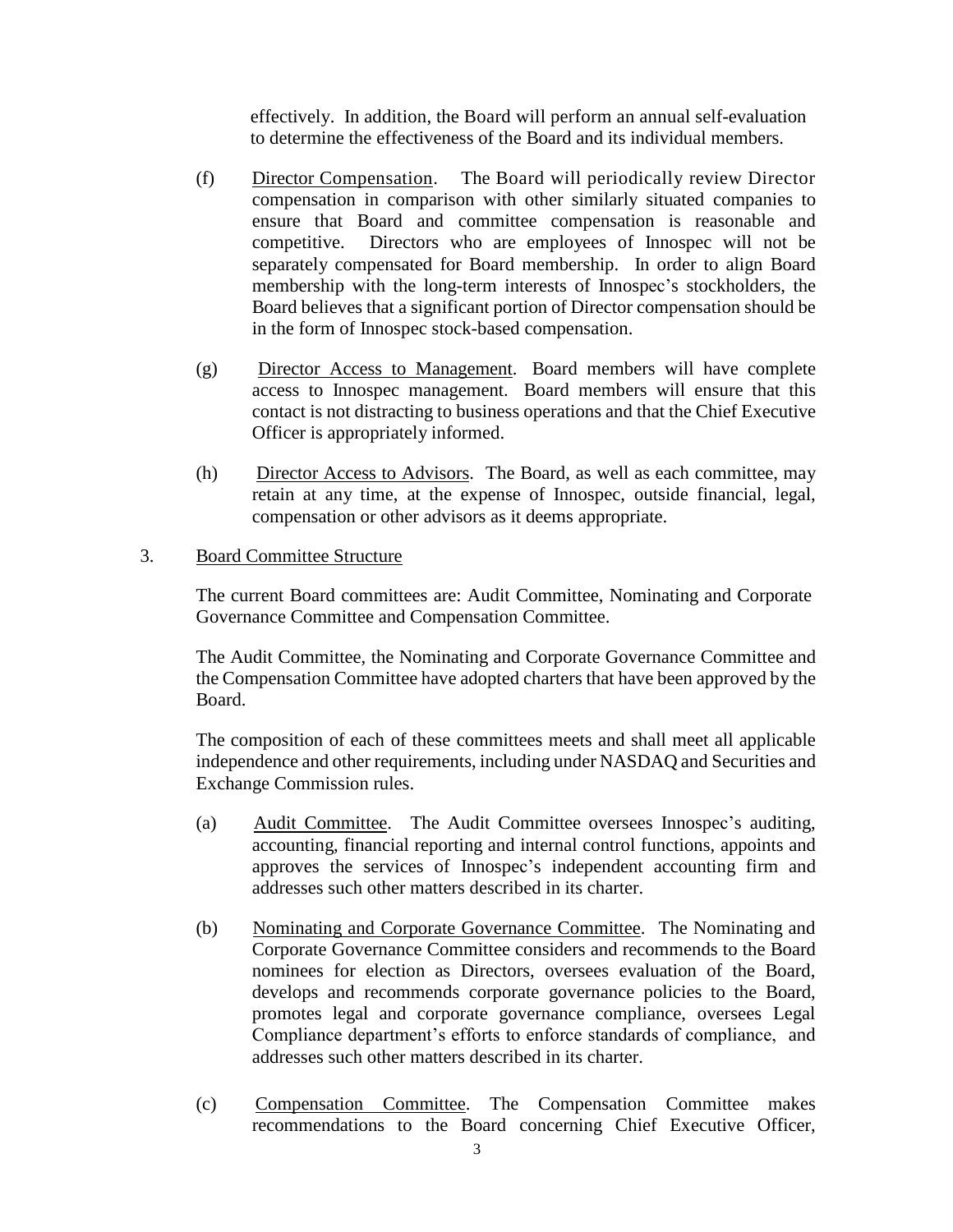executive officer and director compensation and, together with the other independent directors, determines and approves the Chief Executive Officer's compensation and addresses such other matters described in its charter.

## 4. Leadership Development

- (a) Selection of Chief Executive Officer and Management Succession. The Board is responsible for adopting policies and principles for Chief Executive Officer selection. The Board will, in consultation with the Chief Executive Officer, adopt policies regarding succession in the event that the Chief Executive Officer is unable to discharge his duties.
- (b) Code of Conduct. The Board has adopted a Code of Conduct applicable to all Innospec officers, directors and employees.

### 5. Resignation Policy in Uncontested Director Elections

In an uncontested election, any nominee for Director who receives a greater number of votes "withheld" from his or her election than votes "for" such election shall promptly tender his or her resignation following certification of the stockholder vote. The resignation shall specify that it will become effective if and when the Board accepts such resignation. The Nominating and Corporate Governance Committee shall consider the resignation offer and recommend to the Board whether to accept it. The Board will act on the Nominating and Corporate Governance Committee's recommendation within 120 days following certification of the stockholder vote. The Nominating and Corporate Governance Committee and the Board may consider any factors they deem relevant in deciding whether to accept a Director's resignation. Thereafter, the Board will promptly disclose its decision whether to accept the Director's resignation offer (and the reasons for rejecting the resignation offer, if applicable) in a Current Report on Form 8-K furnished to the Securities and Exchange Commission. No Director whose resignation, in accordance with this policy, is required to be considered by the Board, shall participate in the Nominating and Corporate Governance Committee's deliberations or recommendation, or in the Board's deliberations or determination, with respect to accepting or rejecting his or her resignation as a Director.

### 6. Outside Board Members Serving on Additional Boards

Board members who are full-time employees of a publicly-traded company may serve on no more than one (1) publicly-traded company's board (which may be the board of such member's employer) in addition to Innospec's board.

Non-employee directors who are not full-time employees of a publicly-traded company may serve on no more than three (3) publicly-traded companies' boards in addition to Innospec's board.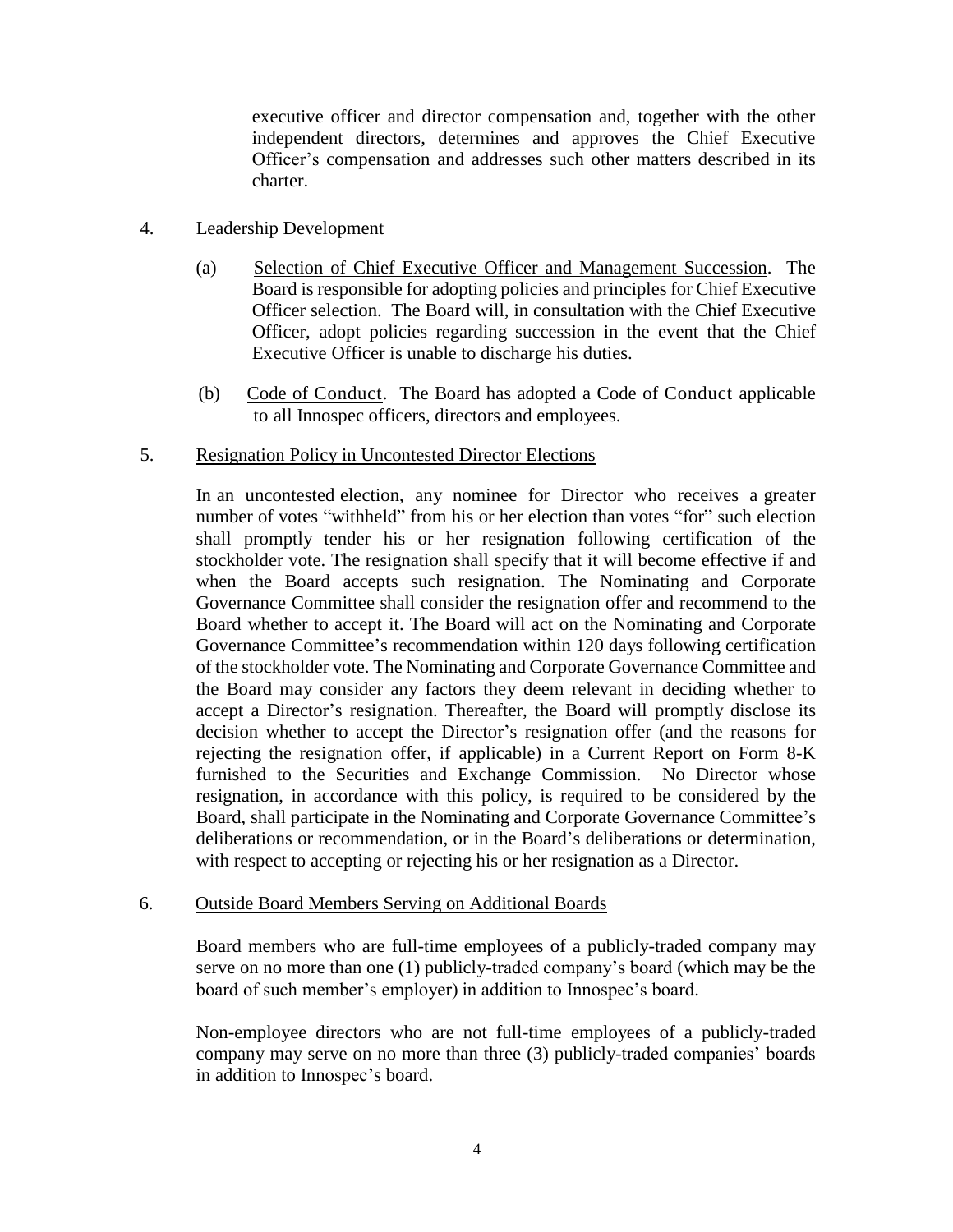Board members wishing to join the board of another publicly-traded company will first notify the Chair of the Nominating and Corporate Governance Committee, the Chair of the Board, and the General Counsel prior to joining such other board or agreeing to be nominated or serve on a director slate at such other board. The Chair of the Nominating and Corporate Governance Committee, Chairman of the Board and General Counsel will review the proposed board membership to ensure compliance with applicable laws and policies. Potential conflicts of interest, if any, will be referred to the Chair of the Audit Committee for review.